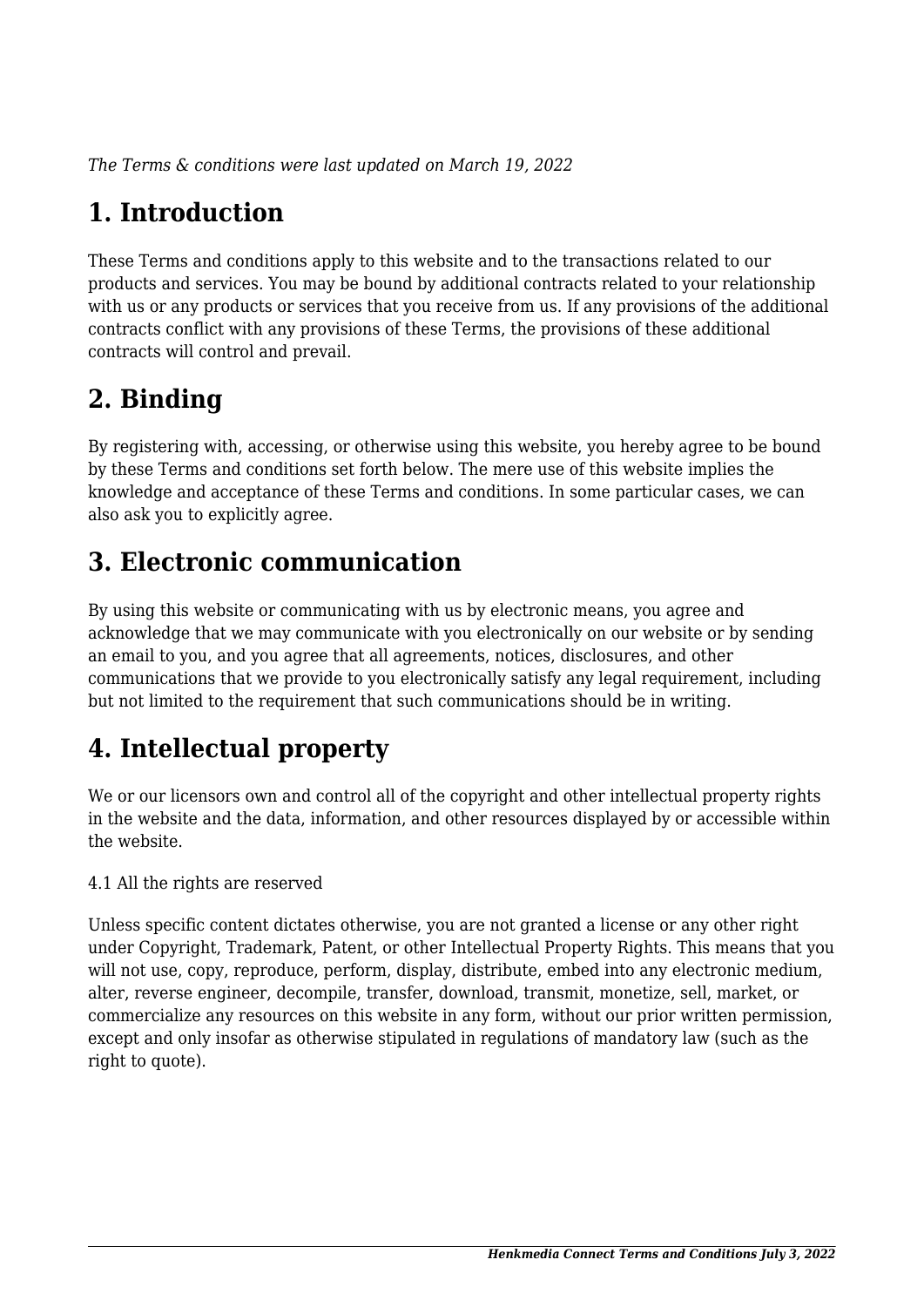# **5. Newsletter**

Notwithstanding the foregoing, you may forward our newsletter in the electronic form to others who may be interested in visiting our website.

# **6. Third-party property**

Our website may include hyperlinks or other references to other party's websites. We do not monitor or review the content of other party's websites which are linked to from this website. Products or services offered by other websites shall be subject to the applicable Terms and Conditions of those third parties. Opinions expressed or material appearing on those websites are not necessarily shared or endorsed by us.

We will not be responsible for any privacy practices or content of these sites. You bear all risks associated with the use of these websites and any related third-party services. We will not accept any responsibility for any loss or damage in whatever manner, however caused, resulting from your disclosure to third parties of personal information.

### **7. Responsible use**

By visiting our website, you agree to use it only for the purposes intended and as permitted by these Terms, any additional contracts with us, and applicable laws, regulations, and generally accepted online practices and industry guidelines. You must not use our website or services to use, publish or distribute any material which consists of (or is linked to) malicious computer software; use data collected from our website for any direct marketing activity, or conduct any systematic or automated data collection activities on or in relation to our website.

Engaging in any activity that causes, or may cause, damage to the website or that interferes with the performance, availability, or accessibility of the website is strictly prohibited.

# **8. Idea submission**

Do not submit any ideas, inventions, works of authorship, or other information that can be considered your own intellectual property that you would like to present to us unless we have first signed an agreement regarding the intellectual property or a non-disclosure agreement. If you disclose it to us absent such written agreement, you grant to us a worldwide, irrevocable, non-exclusive, royalty-free license to use, reproduce, store, adapt, publish, translate and distribute your content in any existing or future media.

# **9. Termination of use**

We may, in our sole discretion, at any time modify or discontinue access to, temporarily or permanently, the website or any Service thereon. You agree that we will not be liable to you or any third party for any such modification, suspension or discontinuance of your access to, or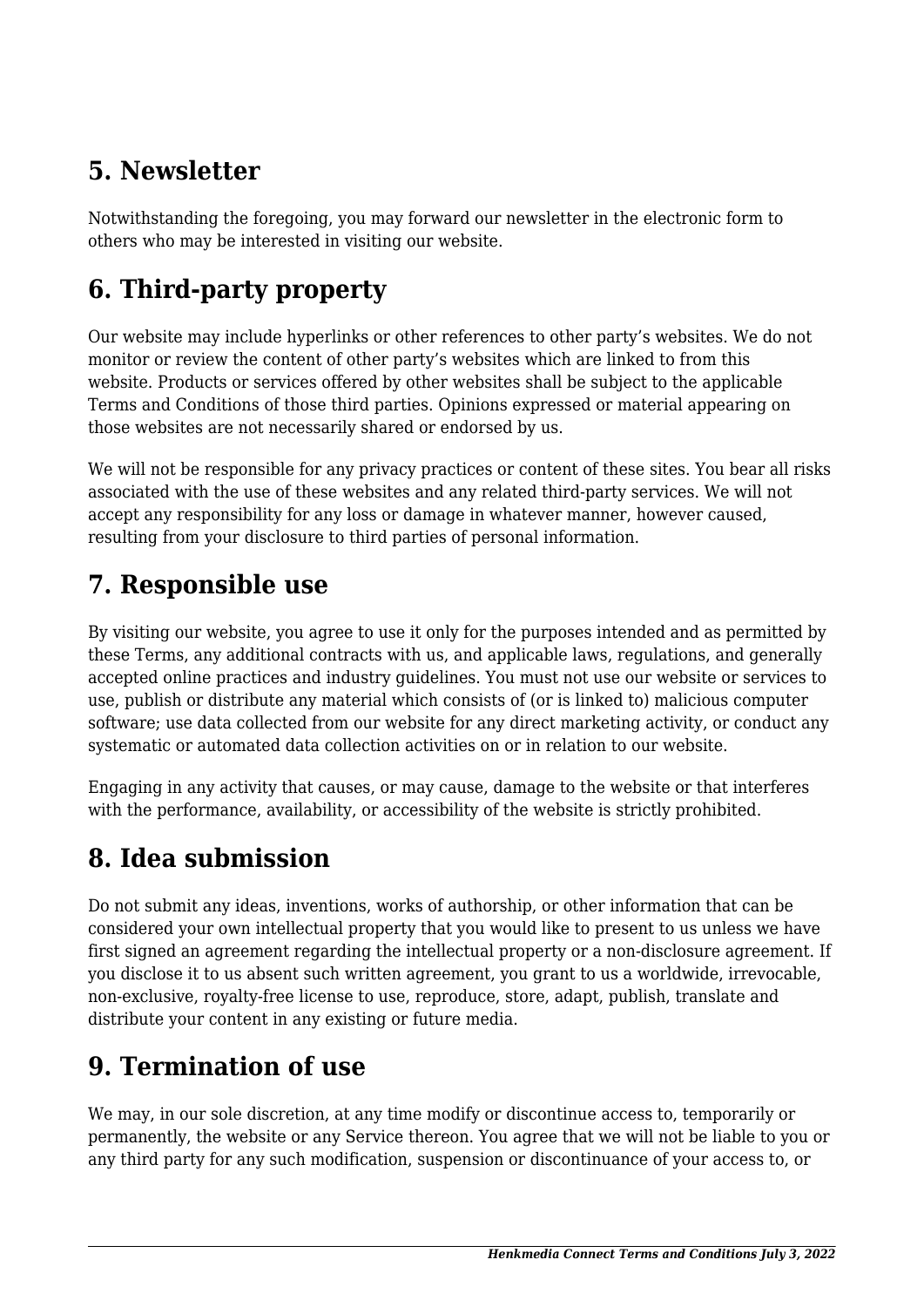use of, the website or any content that you may have shared on the website. You will not be entitled to any compensation or other payment, even if certain features, settings, and/or any Content you have contributed or have come to rely on, are permanently lost. You must not circumvent or bypass, or attempt to circumvent or bypass, any access restriction measures on our website.

### **10. Warranties and liability**

Nothing in this section will limit or exclude any warranty implied by law that it would be unlawful to limit or to exclude. This website and all content on the website are provided on an "as is" and "as available" basis and may include inaccuracies or typographical errors. We expressly disclaim all warranties of any kind, whether express or implied, as to the availability, accuracy, or completeness of the Content. We make no warranty that:

- this website or our content will meet your requirements;
- this website will be available on an uninterrupted, timely, secure, or error-free basis.

Nothing on this website constitutes or is meant to constitute, legal, financial or medical advice of any kind. If you require advice you should consult an appropriate professional.

The following provisions of this section will apply to the maximum extent permitted by applicable law and will not limit or exclude our liability in respect of any matter which it would be unlawful or illegal for us to limit or to exclude our liability. In no event will we be liable for any direct or indirect damages (including any damages for loss of profits or revenue, loss or corruption of data, software or database, or loss of or harm to property or data) incurred by you or any third party, arising from your access to, or use of, our website.

Except to the extent any additional contract expressly states otherwise, our maximum liability to you for all damages arising out of or related to the website or any products and services marketed or sold through the website, regardless of the form of legal action that imposes liability (whether in contract, equity, negligence, intended conduct, tort or otherwise) will be limited to the total price that you paid to us to purchase such products or services or use the website. Such limit will apply in the aggregate to all of your claims, actions and causes of action of every kind and nature.

### **11. Privacy**

To access our website and/or services, you may be required to provide certain information about yourself as part of the registration process. You agree that any information you provide will always be accurate, correct, and up to date.

We have developed a policy to address any privacy concerns you may have. For more information, please see our **Privacy Statement** and our **Cookie Policy**.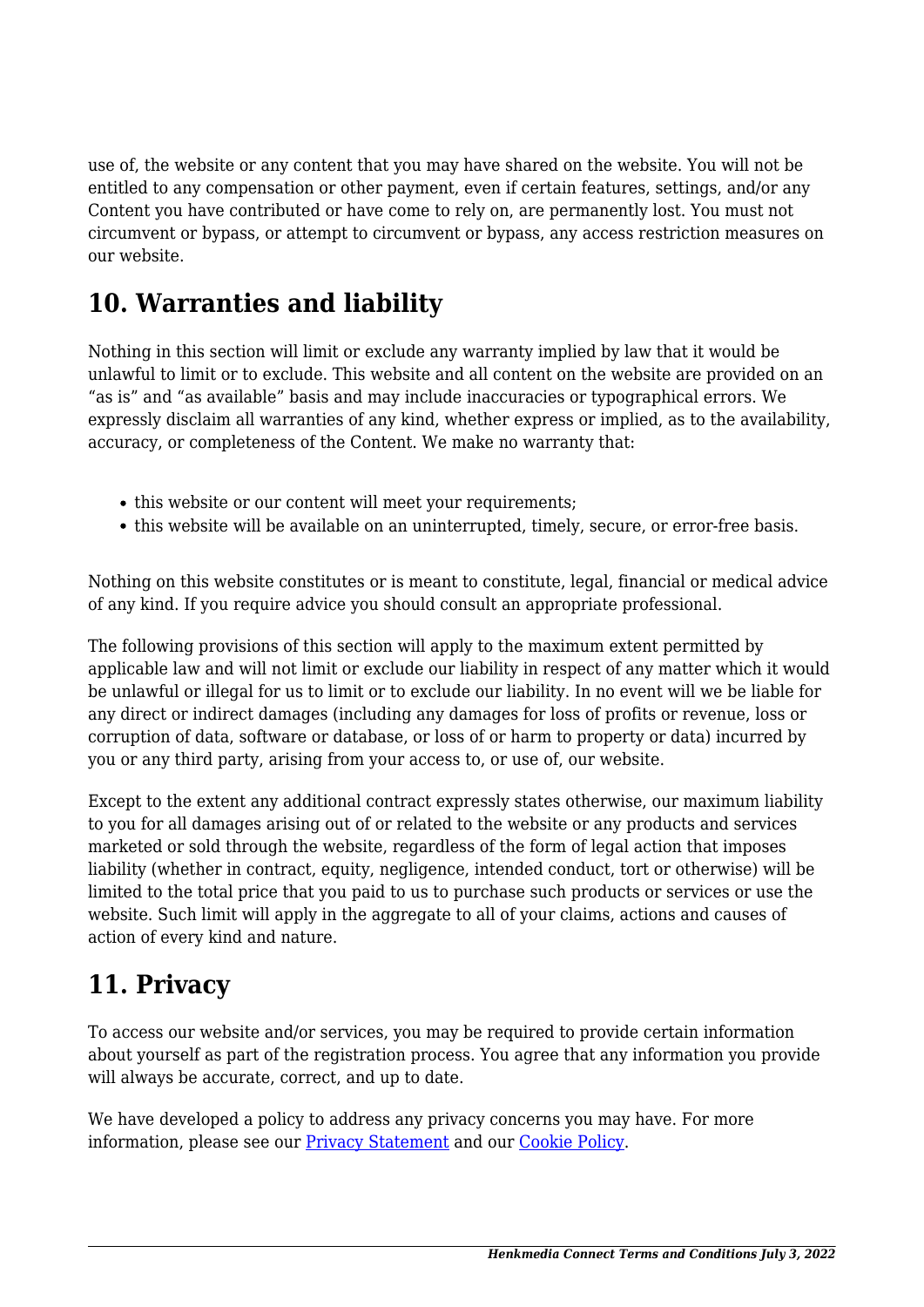# **12. Accessibility**

We are committed to making the content we provide accessible to individuals with disabilities. If you have a disability and are unable to access any portion of our website due to your disability, we ask you to give us a notice including a detailed description of the issue you encountered. If the issue is readily identifiable and resolvable in accordance with industrystandard information technology tools and techniques we will promptly resolve it.

### **13. Export restrictions / Legal compliance**

Access to the website from territories or countries where the Content or purchase of the products or Services sold on the website is illegal is prohibited. You may not use this website in violation of export laws and regulations of Nigeria.

### **14. Assignment**

You may not assign, transfer or sub-contract any of your rights and/or obligations under these Terms and conditions, in whole or in part, to any third party without our prior written consent. Any purported assignment in violation of this Section will be null and void.

### **15. Breaches of these Terms and conditions**

Without prejudice to our other rights under these Terms and Conditions, if you breach these Terms and Conditions in any way, we may take such action as we deem appropriate to deal with the breach, including temporarily or permanently suspending your access to the website, contacting your internet service provider to request that they block your access to the website, and/or commence legal action against you.

# **16. Force majeure**

Except for obligations to pay money hereunder, no delay, failure or omission by either party to carry out or observe any of its obligations hereunder will be deemed to be a breach of these Terms and conditions if and for as long as such delay, failure or omission arises from any cause beyond the reasonable control of that party.

# **17. Indemnification**

You agree to indemnify, defend and hold us harmless, from and against any and all claims, liabilities, damages, losses and expenses, relating to your violation of these Terms and conditions, and applicable laws, including intellectual property rights and privacy rights. You will promptly reimburse us for our damages, losses, costs and expenses relating to or arising out of such claims.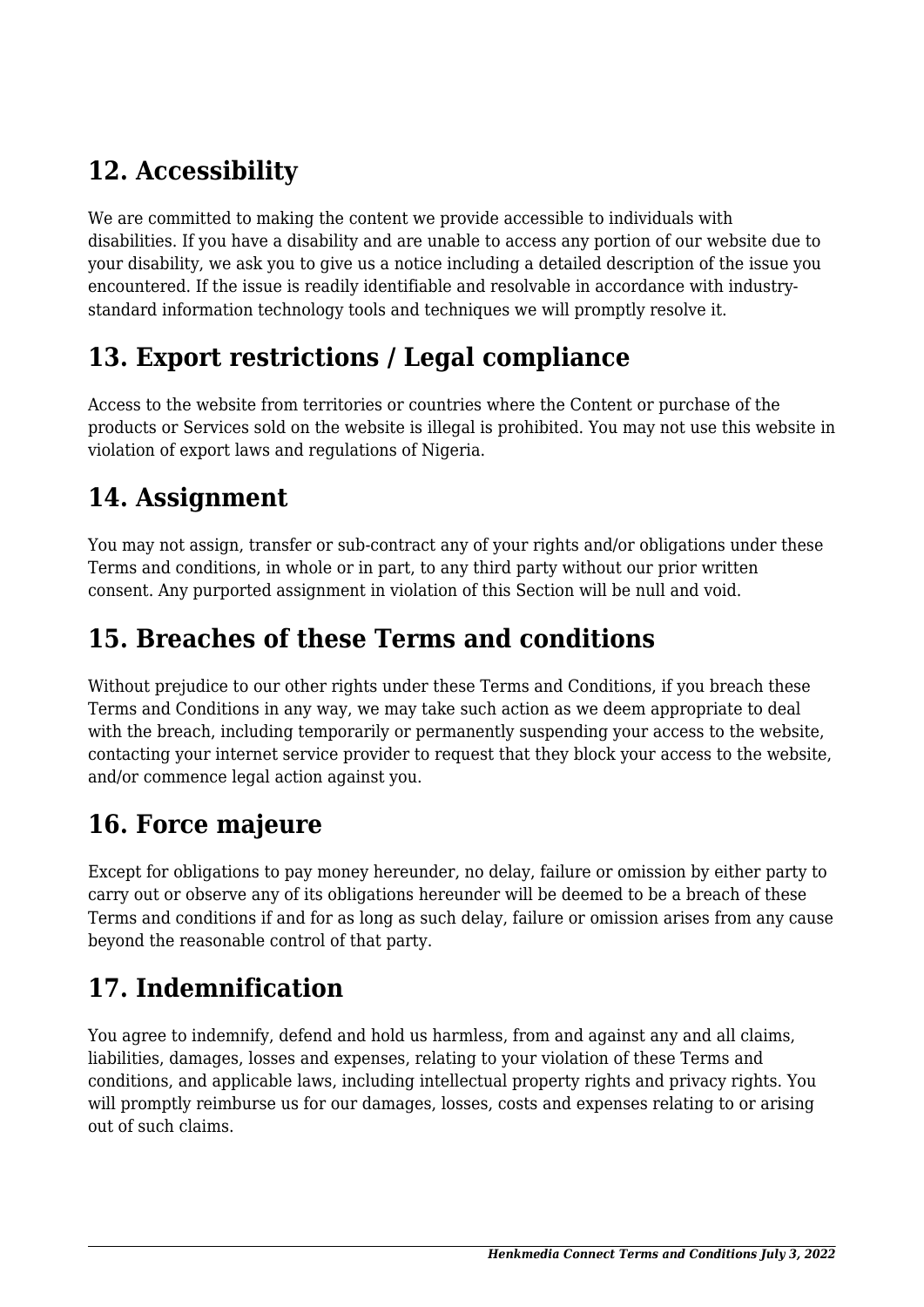### **18. Waiver**

Failure to enforce any of the provisions set out in these Terms and Conditions and any Agreement, or failure to exercise any option to terminate, shall not be construed as waiver of such provisions and shall not affect the validity of these Terms and Conditions or of any Agreement or any part thereof, or the right thereafter to enforce each and every provision.

### **19. Language**

These Terms and Conditions will be interpreted and construed exclusively in English. All notices and correspondence will be written exclusively in that language.

#### **20. Entire agreement**

These Terms and Conditions, together with our privacy statement and cookie policy, constitute the entire agreement between you and Henkmedia Connect Ltd. in relation to your use of this website.

# **21. Updating of these Terms and conditions**

We may update these Terms and Conditions from time to time. The date provided at the beginning of these Terms and Conditions is the latest revision date. We will give you a written notice of any changes or updates, and the revised Terms and Conditions will become effective from the date that we give you such a notice. Your continued use of this website following the posting of changes or updates will be considered notice of your acceptance to abide by and be bound by these Terms and Conditions. To request a prior version of these Terms and conditions, please contact us.

# **22. Choice of Law and Jurisdiction**

These Terms and Conditions shall be governed by the laws of Nigeria. Any disputes relating to these Terms and Conditions shall be subject to the jurisdiction of the courts of Nigeria. If any part or provision of these Terms and Conditions is found by a court or other authority to be invalid and/or unenforceable under applicable law, such part or provision will be modified, deleted and/or enforced to the maximum extent permissible so as to give effect to the intent of these Terms and Conditions. The other provisions will not be affected.

# **23. Contact information**

This website is owned and operated by Henkmedia Connect Ltd..

You may contact us regarding these Terms and Conditions by writing or emailing us at the following address: